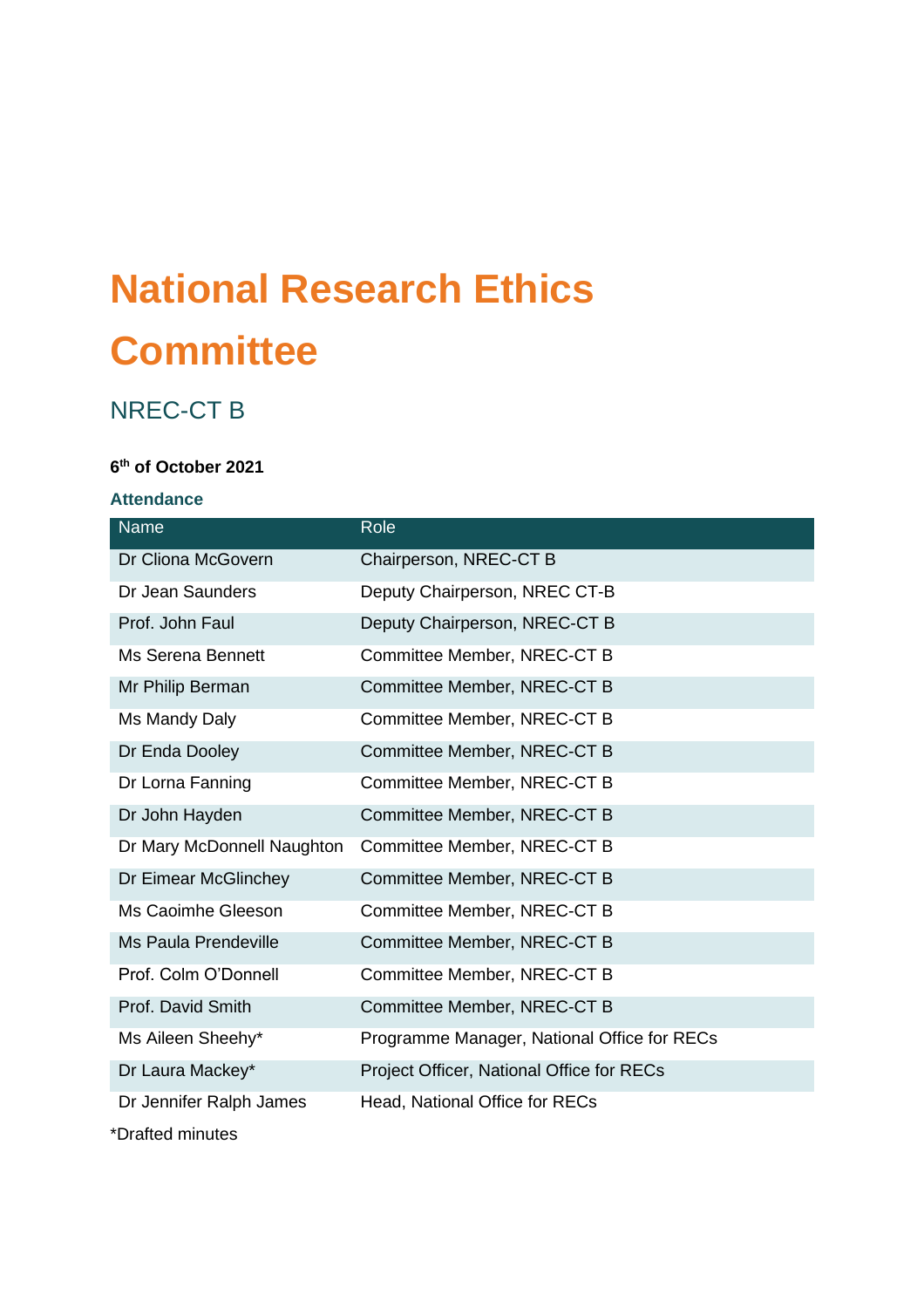**Apologies:** Prof. Abhay Pandit, Mr Gavin Lawler, Dr Mark Robinson **Quorum for decisions:** Yes

# **Agenda**

- Welcome & Apologies
- Conflict of Interest Presentation by Dr Jennifer Ralph James.
- Application 21-NREC-CT-095
- Application 21-NREC-CT-100
- Application 21-NREC-CT-101
- Application 21-NREC-CT-089\_AMEND-1
- Application 21-NREC-CT-090 AMEND-1
- AOB
- The Chair welcomed the NREC-CT B.
	- $\bullet$  The Minutes from the NREC-CT B meeting on the 1<sup>st</sup> of September were approved.

# **Applications**

#### **21-NREC-CT-095**

Principal Investigator: Professor Laurence Egan

Study title: Multi-center, double-blind, randomized, placebo-controlled, phase IIa trial to evaluate Spesolimab (BI 655130) efficacy in patients with fibrostenotic Crohn's Disease

Lead institution: University Hospital Galway

- NREC-CT comments:
- The NREC-CT B noted that the clinical trial application represents a Multi-center, doubleblind, randomized, placebo-controlled, phase IIa trial to evaluate Spesolimab (BI 655130) efficacy in patients with fibrostenotic Crohn's Disease.
- The NREC-CT B praised the quality of the submission and considered the documentation well-presented and comprehensive.
- The NREC-CT B agreed that additional clarification regarding specific aspects of the study was required to inform its deliberations.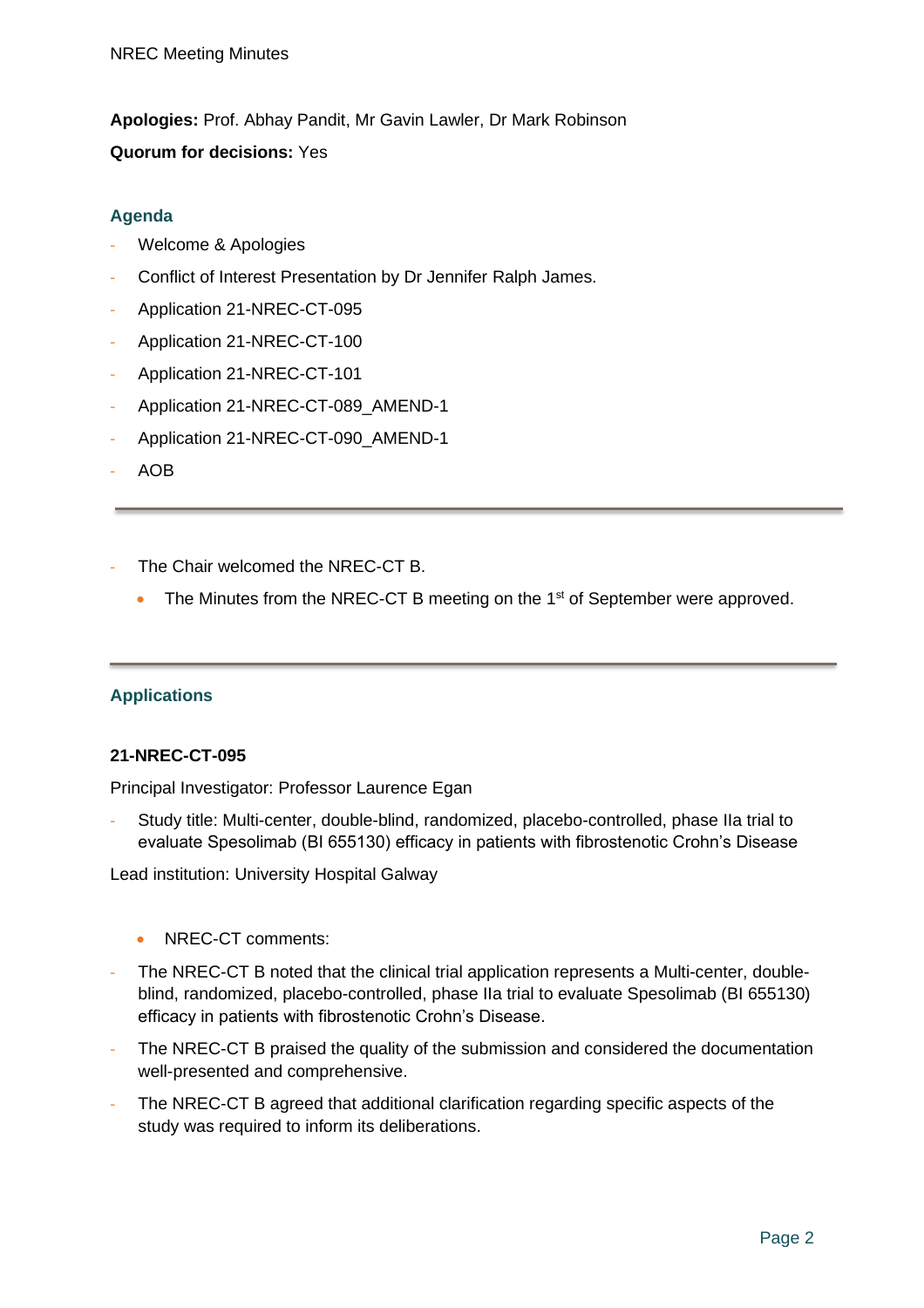- NREC-CT Decision:
- Request for Further Information
	- Additional Information Required:
- The NREC-CT B required further information on the trial extension and how participants will be chosen to participate.
- On Page 3 of the Participant Information Leaflet (PIL), the NREC-CT B requested that the term 'computer generated' is added before 'random choice'.
- The NREC-CT B requested that an additional sentence is added in relation to male contraception not being required, to outline the rationale for this statement.
- The NREC-CT B suggested that the Emergency Contacts section on Page 18 of the PIL is updated to include information on out-of-hours contacts as per the Trial Identification Card.
- The NREC-CT B requested further information on circumstances where the personal data of participants may continue to be processed for purposes other than the health research where there is a legal basis to do so
- The NREC-CT B requested that the DPIA is submitted as part of the response to the request for further information.
- The NREC-CT B requested that any additional financial compensation, by way of a gesture for the participant's time, is given at the end of their involvement in the study and not included in the participant materials or mentioned as part of the recruitment processes.
- The NREC-CT B requested further information on how participants who may not have the technical knowledge to use the online tools provided (i.e., e-diary and smart phone app) will be supported as part of participating in the trial.
- The NREC-CT B requested that the separate consent form for future research is submitted as part of the response to the request for further information.

# **21-NREC-CT-100**

Principal Investigator: Professor Edward McKone

Study title: A Phase 3, Randomized, Double-blind, Controlled Study Evaluating the Efficacy and Safety of VX-121 Combination Therapy in Subjects With Cystic Fibrosis Who Are Homozygous for F508del, Heterozygous for F508del and a mGating (F/G) or Residual Function (F/RF) Mutation, or Have At Least 1 Other Triple Combination Responsive CFTR Mutation and No F508del Mutation

Lead institution: St Vincent's University Hospital

• NREC-CT Comments: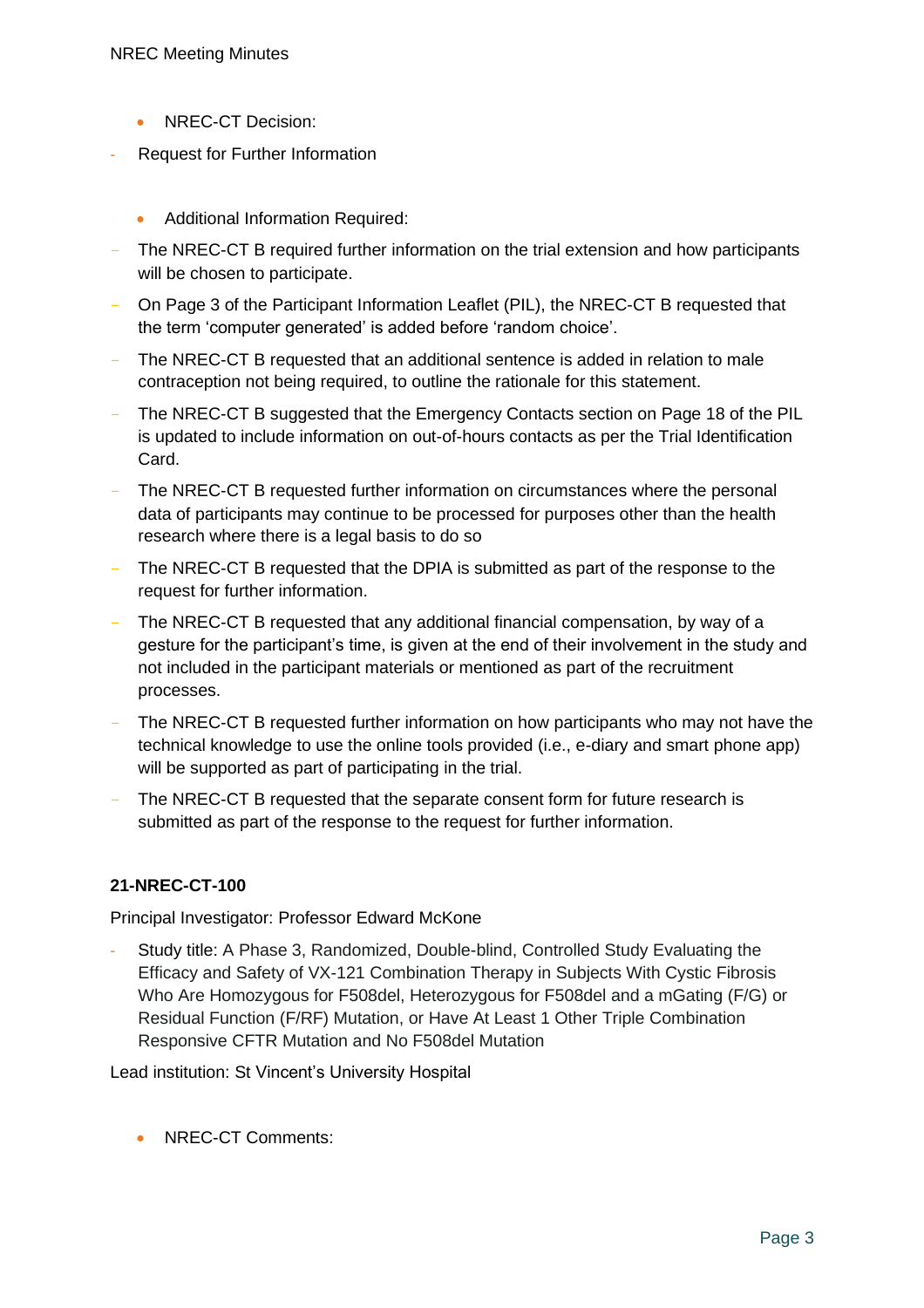- The NREC-CT B noted this clinical trial application represents a Phase 3, Randomized, Double-blind, Controlled Study Evaluating the Efficacy and Safety of VX-121 Combination Therapy in Subjects with Cystic Fibrosis Who Are Homozygous for F508del, Heterozygous for F508del and a mGating (F/G) or Residual Function (F/RF) Mutation, or Have At Least 1 Other Triple Combination Responsive CFTR Mutation and No F508del Mutation.
- The NREC-CT B agreed that it is not in a position to return a final ethics opinion based on the information and documentation received thus far. In this regard, the Committee required additional information to inform its deliberations.
- -
- NREC-CT Decision:
- Request for Further Information
	- Additional Information Required:
- The NREC-CT B requested further information on how the standard of care will be maintained throughout the trial and after the trial has completed.
- The NREC-CT B requested a rationale for the decision not to provide participants with access to the study drug after the trial has completed.
- The NREC-CT B requested further information on the supports in place in the event of an adverse outcome related to an infant or foetus, and that this information is also included in the Pregnancy PIL.
- The NREC-CT B requested clarity on the number of Irish sites involved in the study and the number of participants due to be recruited at each site.
- The NREC-CT B requested that that participants are given more than 24 hours to assess the information provided before deciding to consent, and suggested that materials are provided to participants in advance of the clinic visit.
- The NREC-CT B considered that all participant materials require considerable revision ahead of being used in the trial.
- The NREC-CT B requested that a separate PIL and consent form is developed for Parents and Guardians as under national consent requirements, i.e., that Parents or Guardians must sign a consent form on behalf of a minor.
- The NREC-CT B requested that the applicant defines what an adult is in line with national legislation.
- The NREC-CT B noted that in the adolescent forms, no information is provided on what the biological samples will be used for. The Committee requested that this is elucidated further.
- The NREC-CT B requested that where blood tests are referenced in the materials, the amount of blood intended to be drawn in teaspoons is included.
- The NREC-CT B requested further information on whether ongoing technical support will be provided to participants for at home spirometry.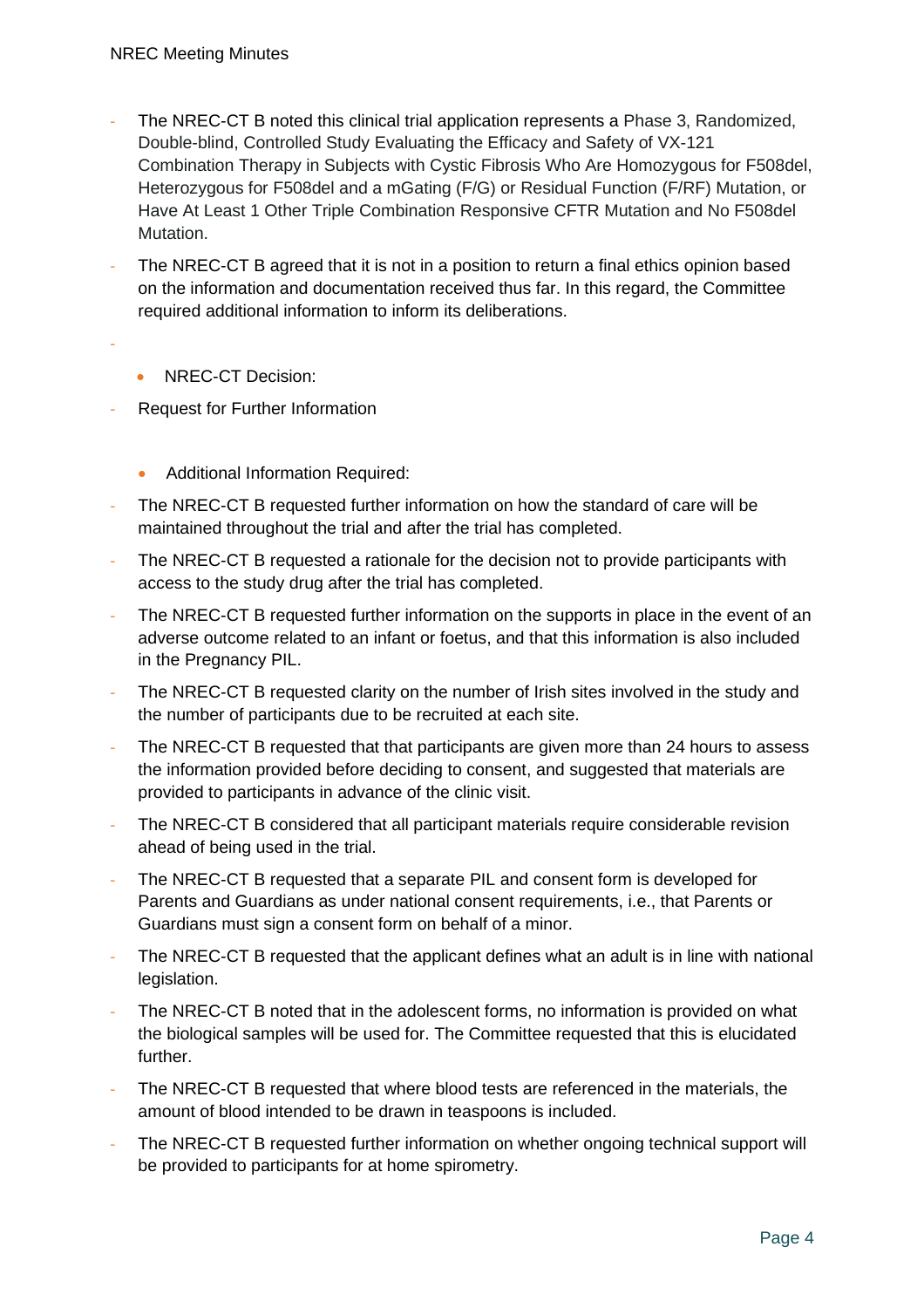- The NREC-CT B requested that on both the Adult and Adolescent PILs, potential risks should be presented more clearly, and serious risks should be further highlighted.
- In the Adolescent Assent Form and Addendum, the NREC-CT B requested that the word 'Mom' or 'Dad' is removed and replaced with 'Parent or Guardian'.
- The NREC-CT B requested that the relevant information leaflets should allow for Parents and Guardians to support minors in the completion of the questionnaire.
- The NREC-CT B requested that reference to pregnancy and OCP is removed from the adolescent materials and included in the Parent / Guardian materials instead.
- In the Adult PIL, the NREC-CT B requested that the requirement for follow-up visits after immediate withdrawal is explained to participants.
- The NREC-CT B considered the statement in the Pregnancy PIL that confidentiality may not be maintained to be potentially harmful to the participant and requests that confidentiality is strictly maintained for this cohort of participants.
- The NREC-CT B requested that all risks are included in the GP letter.
- The NREC-CT B requested that all questionnaires are adapted to an Irish readership.
- The NREC-CT B noted the consent process for the future use of biological samples and data is not in line with national regulations on 'explicit consent' (the Health Research Regulations 2018), and requested that the applicant provides the participant with specific choices as to how their samples and data will be used for future purposes, such as limiting future use to a specific disease area.

Further to the above, NREC-CT B requested confirmation that any future research project using samples or data from participants involved in this study will undergo full ethics review.

- The NREC-CT B noted that data will be pseudonymised and requested further information on who will hold the key to the data.
- The NREC-CT B noted that in the DPIA specifies that there is '*insufficient deidentification of participant data'.* The Committee requested further information on how this risk will be mitigated.
- The NREC-CT B requested further information about storage of and access to biological samples, and requested that further information is provided to participants on this.
- The NREC-CT B requested assurance that adequate insurance will be in place for the duration of the trial.

# **21-NREC-CT-101**

Principal Investigator: Professor Edward McKone

- Study title: A Phase 3, Randomized, Double-blind, Controlled Study Evaluating the Efficacy and Safety of VX-121 Combination Therapy in Subjects With Cystic Fibrosis Who Are Heterozygous for F508del and a Minimal Function Mutation (F/MF).

Lead institution: St Vincent's University Hospital, Dublin 4.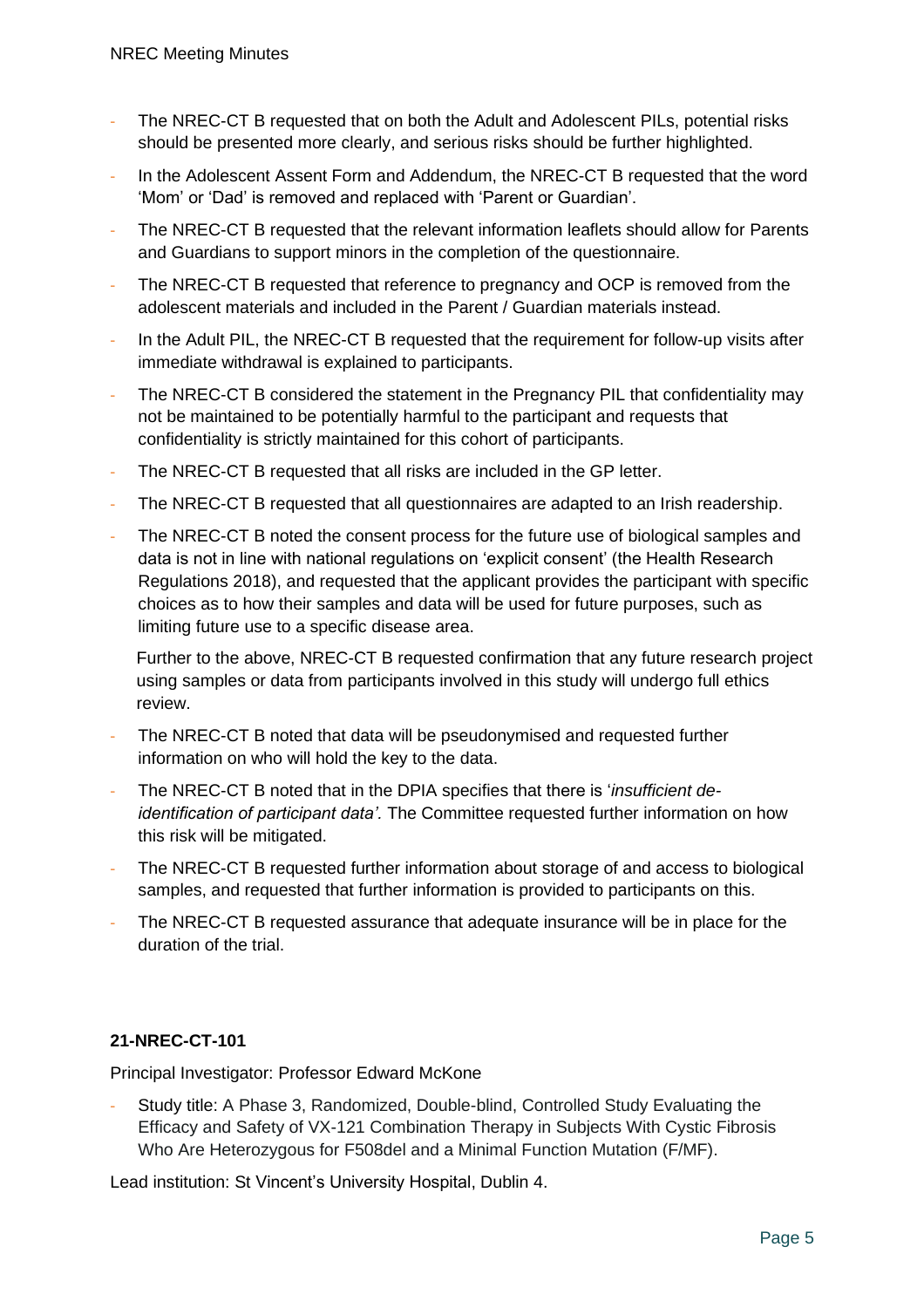- NREC-CT Comments:
- The NREC-CT B noted that the clinical trial application represents a Phase 3, Randomized, Double-blind, Controlled Study Evaluating the Efficacy and Safety of VX-121 Combination Therapy in Subjects with Cystic Fibrosis Who Are Heterozygous for F508del and a Minimal Function Mutation.
- The NREC-CT B agreed that additional information and clarifications were required in several documents included in the applications is not in a position to return a final ethics opinion. In this regard, the Committee required additional information to inform its deliberations.
	- NREC-CT Decision:
- Request for Further Information
	- Additional Information Required
- The NREC-CT B requested further information on how the standard of care will be maintained throughout the trial and after the trial has completed.
- the NREC-CT B requested a rationale for the decision not to provide participants with access to the study drug after the trial has completed.
- The NREC-CT B requested further information on the supports in place in the event of an adverse outcome related to an infant or foetus, and that this information is also included in the Pregnancy PIL.
- The NREC-CT B requested clarity on the number of Irish sites involved in the study and the number of participants due to be recruited at each site.
- The NREC-CT B requested that that participants are given more than 24 hours to assess the information provided before deciding to consent, and suggested that materials are provided to participants in advance of the clinic visit.
- The NREC-CT B requested further information on whether participants lacking decision making capacity will be in the study. If so, what supports will be available to this cohort of participants?
- The NREC-CT B considered that all participant materials require considerable revision ahead of being used in the trial.
- The NREC-CT B requested that a separate participant information leaflet and consent form is developed for Parents and Guardians as under national consent requirements, i.e., that Parents or Guardians must sign a consent form on behalf of a minor.
- The NREC-CT B requested that the applicant defines what an adult is in line with national legislation.
- The NREC-CT B noted that in the adolescent forms, no information is provided on what the biological samples will be used for. The Committee requested that this is elucidated further.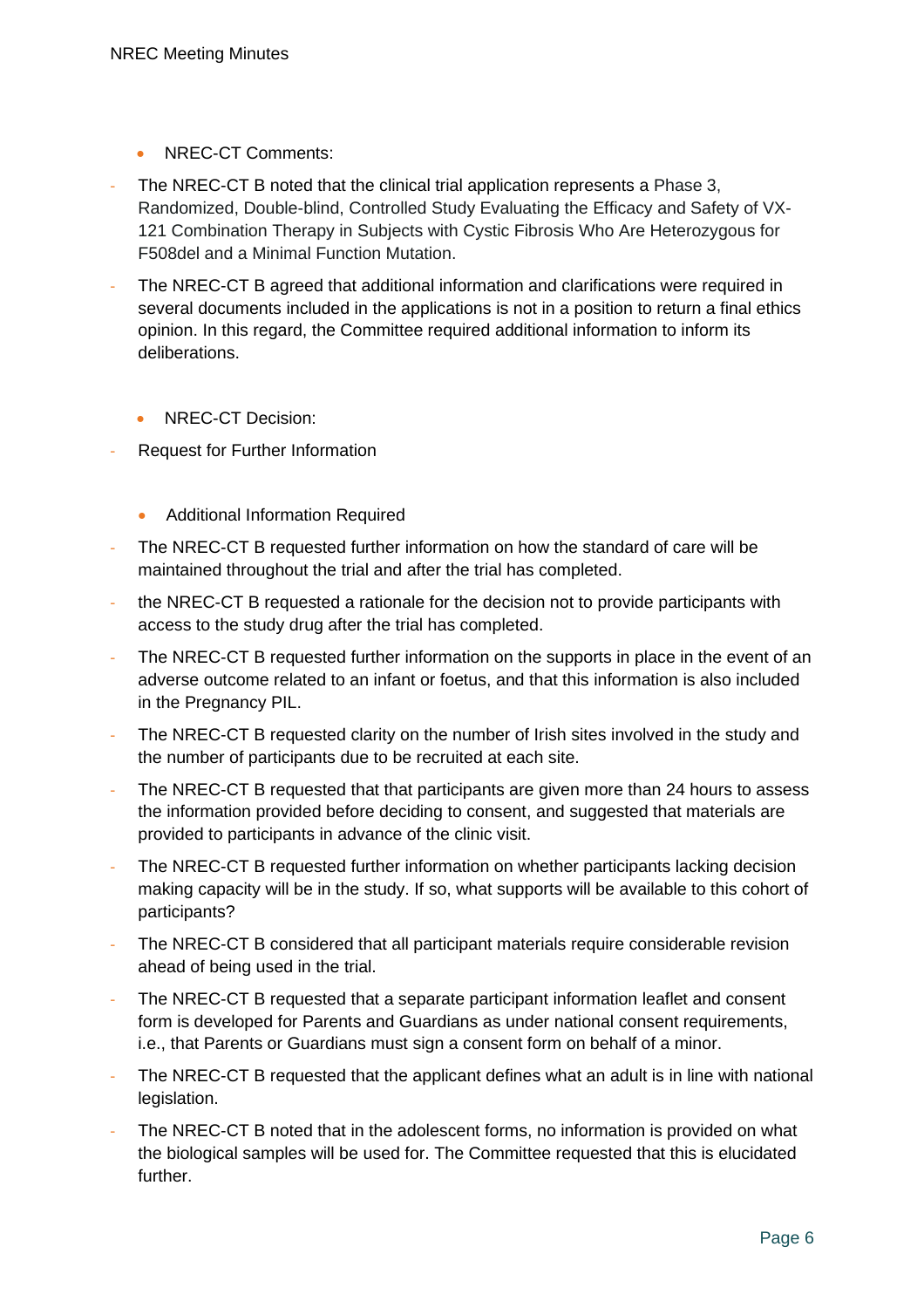-

- The NREC-CT B requested that a rationale for conducting intimate examinations is included in both the Adult and Adolescent PILs, as well as providing the participant with the option to attend such examinations with a third party of their choice.
- The NREC-CT B requested further information on whether ongoing technical support will be provided to participants for at home spirometry.
- The NREC-CT B requested that on both the Adult and Adolescent PILs, potential risks should be presented more clearly, and serious risks should be further highlighted.
- The NREC-CT B requested that the relevant information leaflets should allow for Parents and Guardians to support minors in the completion of the questionnaire.
- The NREC-CT B requested that reference to pregnancy and OCP is removed from the adolescent materials and included in the parent / guardian materials instead.
- In the Adult PIL, the NREC-CT B requested that the requirement for follow-up visits after immediate withdrawal is explained to participants.
- The NREC-CT B considered the statement in the Pregnancy PIL that confidentiality may not be maintained to be potentially harmful to the participant and requested that confidentiality is strictly maintained for this cohort of participants.
- The NREC-CT B requested that all risks are included in the GP letter.
- The NREC-CT B requested that all questionnaires are adapted to an Irish readership.
- The NREC-CT B noted the consent process for the future use of biological samples and data is not in line with national regulations on 'explicit consent' (the Health Research Regulations 2018), and that the applicant provides the participant with specific choices as to how their samples and data will be used for future purposes, such as limiting future use to a specific disease area.

Further to the above, NREC-CT B requested confirmation that any future research project using samples or data from participants involved in this study will undergo full ethics review.

- The NREC-CT B noted that data will be pseudonymised. The Committee requested further information on who will hold the key to the data.
- The NREC-CT B noted that in the DPIA specifies that there is '*insufficient deidentification of participant data'.* The NREC-CT B requested further information on how this risk will be mitigated.
- The NREC-CT B noted that samples will be stored in Boston and archive staff will have access. This Committee requested further information on the storage and access to samples and requests that further information is provided to participants on this.
- The NREC-CT B requested assurance that adequate insurance will be in place for the duration of the trial.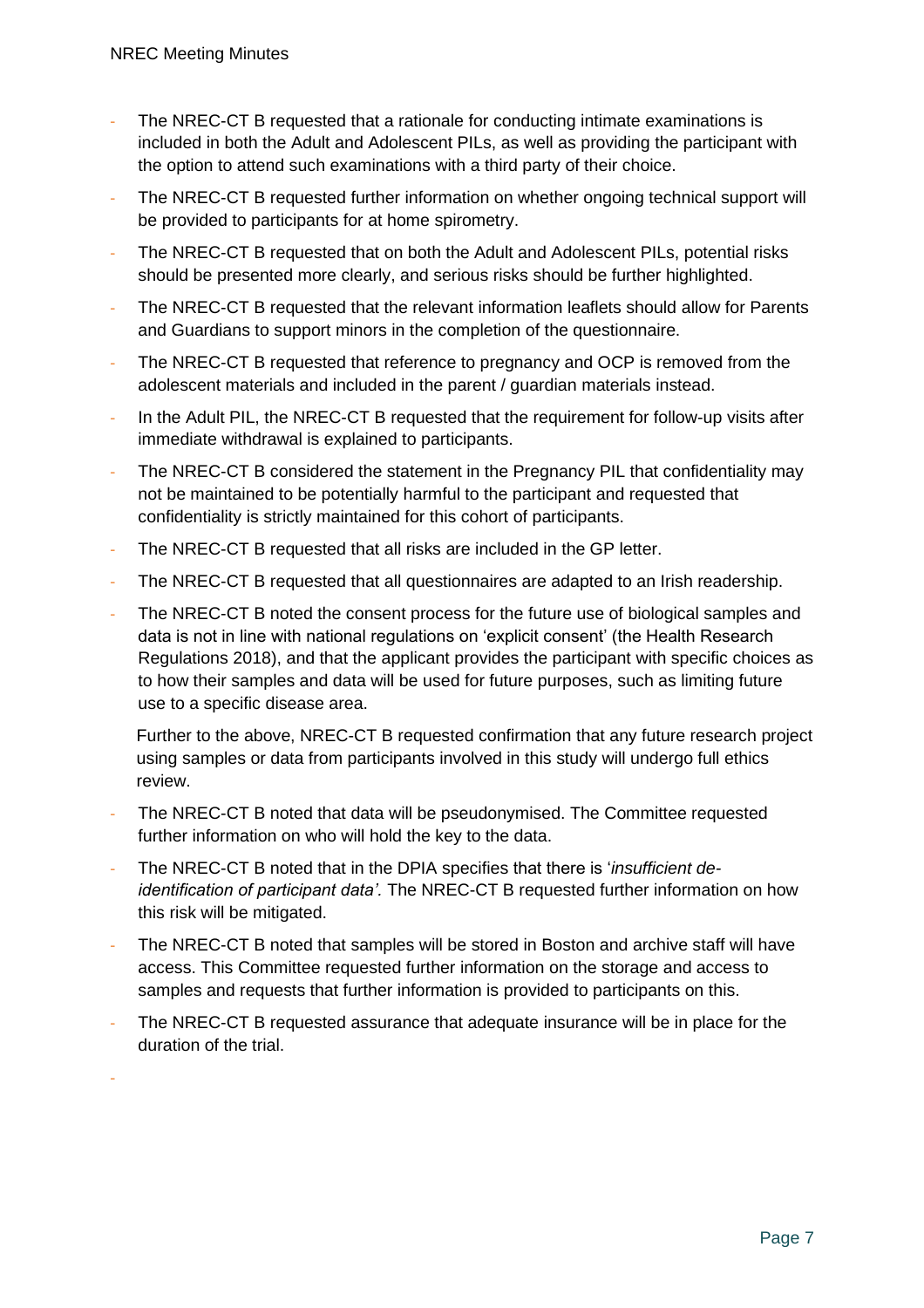# **21-NREC-CT-089\_AMEND-1**

Principal Investigator: Dr Dearbhaile Collins

- Study title: A Randomized, Phase 3, Double-Blind Study of Chemoradiotherapy With or Without Pembrolizumab for the Treatment of High-risk, Locally Advanced Cervical Cancer (KEYNOTE-A18 / ENGOT-cx11/ GOG-3047)

Lead institution: Cork University Hospital

- NREC-CT Comments:
- The NREC-CT B noted that the substantial amendment application represents an update to the Protocol and Participant Materials of a Randomized, Phase 3, Double-Blind Study of Chemoradiotherapy With or Without Pembrolizumab for the Treatment of High-risk, Locally Advanced Cervical Cancer (KEYNOTE-A18 / ENGOT-cx11/ GOG-3047).
- The NREC-CT B considered this a well-presented application and that the substantial amendments made were reasonable.
- The NREC-CT B agreed that while additional revisions to the patient materials were required, this application can be designated Favourable with Conditions.
	- NREC-CT Decision:
- Favourable with Conditions
	- Associated Conditions
- The NREC-CT B noted that the consent statement was altered to '*the participant provides documented informed consent'*. The NREC-CT B requested clarification as to why this statement has been altered.

# **21-NREC-CT-090\_AMEND-1**

Principal Investigator: Dr Jarushka Naidoo

Study title: A Phase 2 Randomized Double-blind Study of Relatlimab plus Nivolumab in Combination with Chemotherapy vs. Nivolumab in Combination with Chemotherapy as First Line Treatment for Participants with Stage IV or Recurrent Non-small Cell Lung Cancer (NSCLC).

Lead institution: Beaumont Hospital

- NREC-CT Comments:
- The NREC-CT B noted that this substantial amendment application represents an update to the Protocol, Participant Materials, and Investigator Brochure of a A Phase 2 Randomized Double-blind Study of Relatlimab plus Nivolumab in Combination with